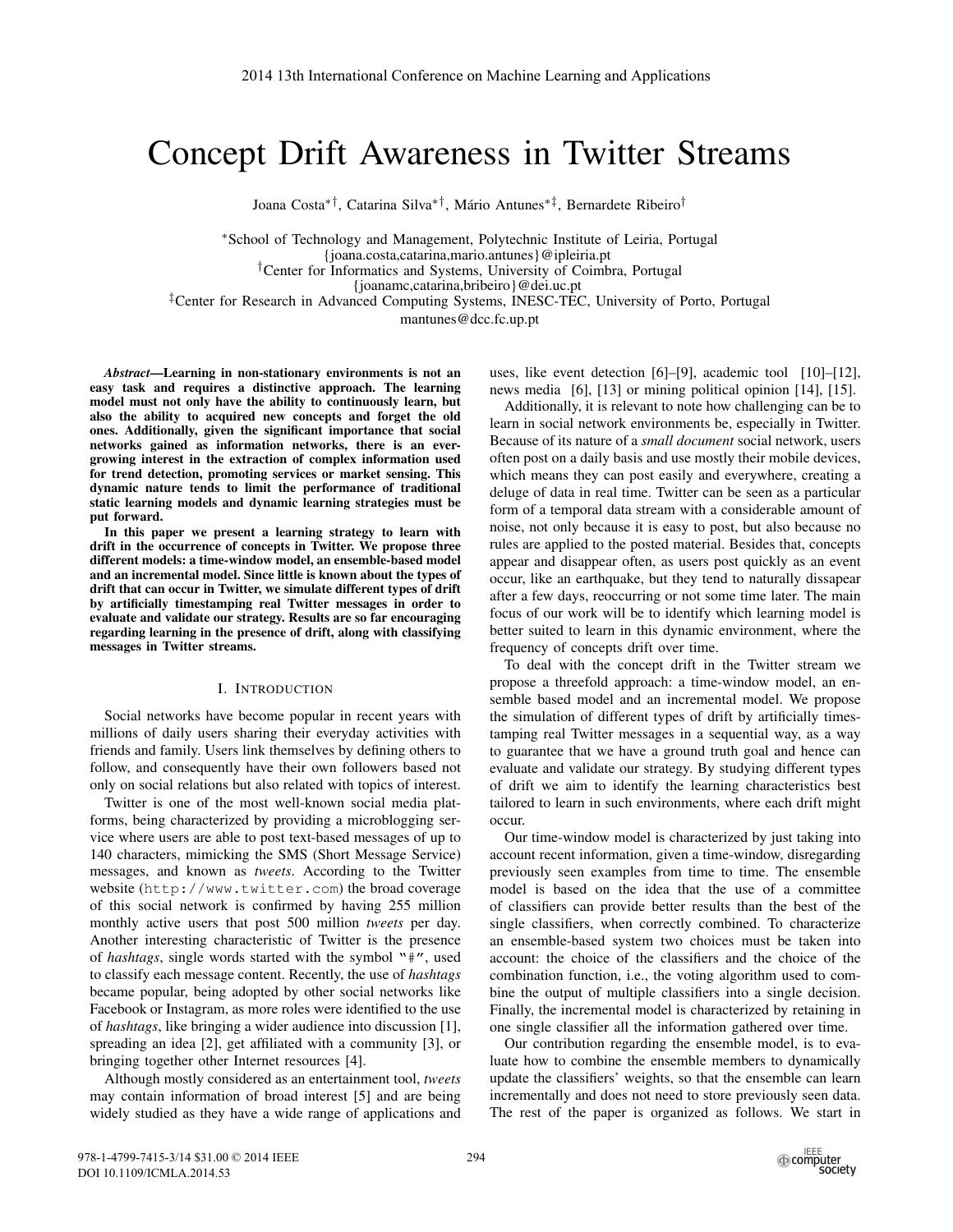Section II by describing the related work regarding social networks and concept drift. We then proceed in Section III by detailing the proposed approach and in Section IV explaining the experimental setup, including the dataset description, the preprocessing methods and learning and evaluation approaches. In Section V we present and discuss the obtained results. Finally, in Section VI we present the most relevant conclusions and delineate some directions for future work.

## II. RELATED WORK

## *A. Social Networks*

Social networks have gained significant importance and are being widely studied in many fields in the last years. Modern challenges in social networks involve not only computer science matters but also social, political, business, and economical sciences. In computer science, and considering our focus on Twitter, recent works comprise event detection [7], [8], information spreading [16], community mining [17], crowdsourcing [18] and sentiment analysis [15].

In [19] we have proposed the use of meta-classes to boost the performance of Twitter messages classification. This preliminary study shed light on the possibility of evaluating message content in order to predict *hashtags*. Regarding Twitter *hashtags*, and particularly *hashtag* recommendation, we have also identified the recent study presented in [20], where an approach for *hashtag* recommendation is introduced. This approach computes a similarity measure between *tweets* and uses a ranking system to recommend *hashtags* to new *tweets*. In [21] the use of *hashtags* to classify Twitter messages is done by clustering similar *tweets* in a graph based collective classification strategy. Although the presented results seem promising, we have identified the lack of adaptiveness in this strategy.A different approach is proposed in [22], where an event detection method is described to cluster Twitter *hashtags* based on semantic similarities between the *hashtags*. This work is in line with our previous work except for the fact that the semantic similarities are computed based on the message content similarities rather than being based on semantic *hashtag* similarities.

#### *B. Concept Drift*

In the presence of concept drift, the learning task is not easy and requires a special approach, different from those commonly used, as the arriving instances can not be treated as equally important contributors to the final concept [23]. In non-stationary environments like the Twitter stream, effective learning requires a learning algorithm with the ability to detect context changes without being explicitly informed about them, quickly recover from the context change and adjust its hypothesis to the new context. It should also make use of previous experienced situations when old contexts and corresponding concepts reappear [24].

According to [25], there are 3 approaches to handle concept drift: (1) instance selection, (2) instance weighting and (3) ensemble learning. A review of concept drift applied to intrusion detection is presented in [26].

In [27] the algorithm Learn++.NSE is proposed as an algorithm to deal with drift. To deal with scenarios of imbalanced data, the authors in [28] proposed Learn++.CDS, a combination of the Learn++.NSE algorithm with the SMOTE algorithm proposed by [29]. A different ensemble method called DWM-WIN was recently proposed in [30], to overcome the known limits of [31] namely not considering the time classifiers were define nor the past correct classifications.

The related work presented so far sheds light on the importance of dealing with concept drift specially in dynamic scenarios like social networks, and particularly in Twitter, where important information can be mined. Multiple applications like spam email filtering, intrusion detection, recommendation systems, event detection or improve search capabilities are just pointed examples.

## III. PROPOSED APPROACH

#### *A. Twitter classification problem*

Twitter classification is a multi-class problem that can be cast as a time series of *tweets*. It consists of a continuous sequence of instances, in this case, Twitter messages, represented as  $\mathcal{X} = \{x_1, \ldots, x_t\}$ , where  $x_1$  is the first occurring instance and  $x_t$  the latest. Each instance occurs at a time, not necessarily in equally spaced time intervals, and is characterized by a set of features, usually words,  $W = \{w_1, w_2, \ldots, w_{|\mathcal{W}|}\}.$ Consequently, instance  $x_i$  is denoted as the feature vector  $\{w_{i1}, w_{i2}, \ldots, w_{i|W|}\}.$ 

When  $x_i$  is a labelled instance it is represented as the pair  $(x_i, y_i)$ , being  $y_i \in \mathcal{Y} = \{y_1, y_2, \dots, y_{|\mathcal{Y}|}\}\$  the class label for instance  $x_i$ .

We have used a classification strategy previously introduced in [19], where the Twitter message *hashtag* is used to label the content of the message, which means that  $y_i$  represents the *hashtag* that labels the Twitter message *x*i.

The purpose of this classification problem is to define the unknown predict function  $h^t : \mathcal{X} \to \mathcal{Y}$ , that predicts the class label  $y_i$ , the *hashtag*, according to  $x_i$ , the Twitter message. In a time line perspective,  $h^t$  uses the historical data  $\{x_1, \ldots, x_t\}$ to predict  $x_{t+1}$ . The function  $h^t$  is then the Twitter message classifier used to predict the *hashtag* of the set of *tweets* presented in the subsequent time-windows.

Notwithstanding the Twitter message classification is a multi-class problem in its essence, it can be decomposed in multiple binary tasks in a one-against-all binary classification strategy. In this case, a classifier  $h^t$  is composed by |Y| binary classifiers.

## *B. Learning models*

For classifying time series like the Twitter stream we have to devise proper learning models. In particular if we want to forecast which topics will become trends on Twitter, we have to carefully choose our guiding hypothesis for this setting. We present three models to tackle the Twitter classification problem: a time-window model, an ensemble model and an incremental model. The time-window model is a batch learning model unable to retain all the previously seen examples. The incremental model learns batches of *tweets* and has a memory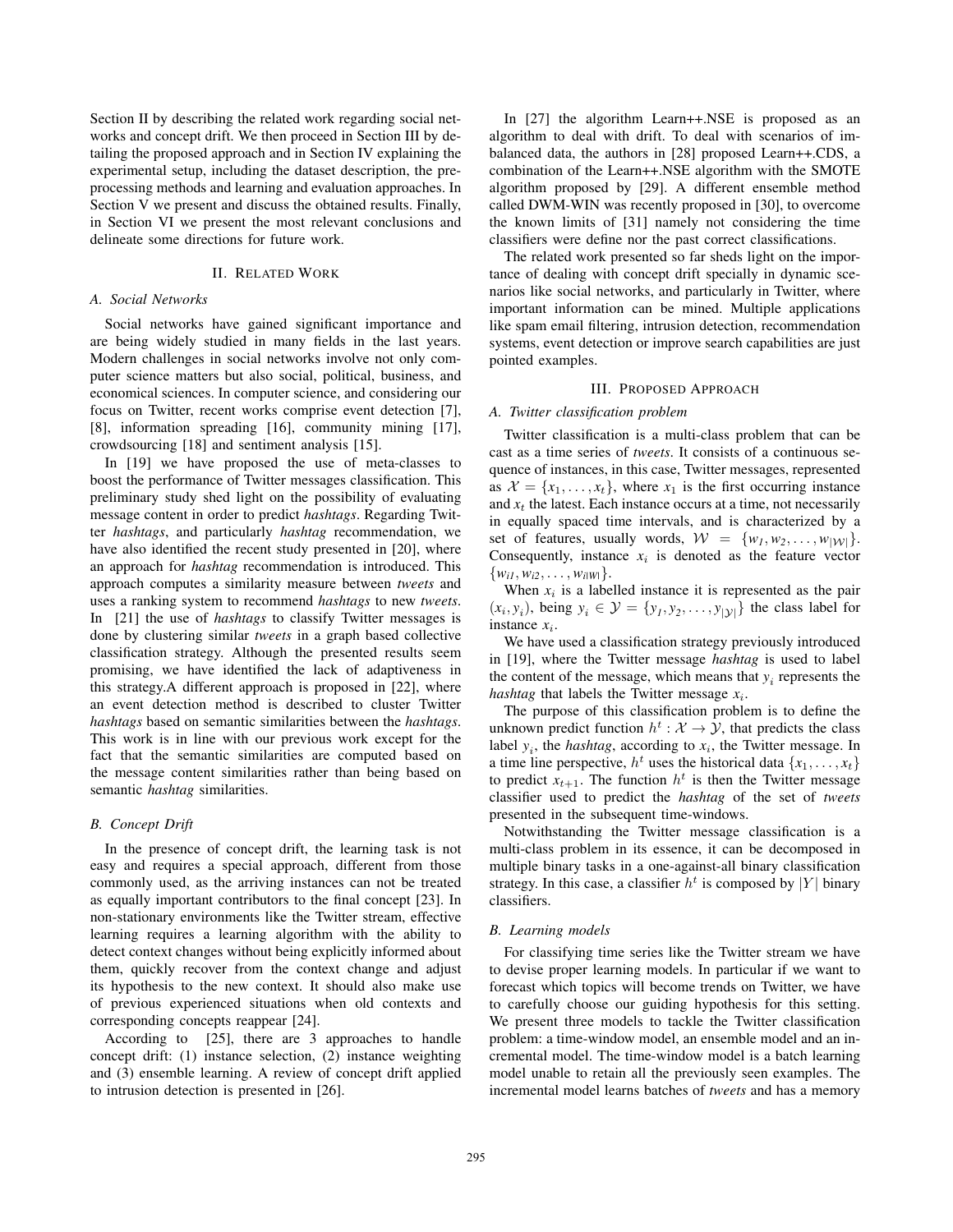mechanism that allows awareness of previously seen examples. Unlike the previous ones, the ensemble model has a modular structure which enables temporal adaptation to new incoming *tweets* on the basis of the data sampling real distribution over time. In a way, the built-in memory mechanism is inherited from the (recent) past.

Algorithm 1 defines the basic steps of the time-window model. For each collection of documents  $T$  in a time-window  $t, \mathcal{T}^t = \{x_1, \ldots, x_{|T^t|}\}$  with labels  $\{y_1, \ldots, y_{|T^t|}\} \rightarrow \{-1, 1\},$ the dataset  $\mathcal{D}^t$  is updated with the newly seen documents. No previously seen documents are stored in  $\mathcal{D}^t$  and thus  $\mathcal{C}^t$ classifier is always trained with the examples of the most recent time-window.

Algorithm 1: Time-Window Model

Input: For each collection of documents  $T$  in a time-window  $t$ ,  $\mathcal{T}^t = \{x_1, \ldots, x_{|T^t|}\}\$  with labels  $\{y_1, \ldots, y_{|T^t|}\} \rightarrow \{-1, 1\} \quad t = 1, 2, \ldots$  T <sup>1</sup> for *t=1,2,* ... *T* do 2  $\downarrow \mathcal{D}^t \leftarrow \mathcal{T}^t$ <sup>3</sup> end 4 BaseClassifier  $C^t$ : Learn  $(\mathcal{D}^t)$ , obtain:  $h^t: \mathcal{X} \to \mathcal{Y}$ 5 Time-Window Classifier  $C^t$ : Classify  $(T^{t+1})$ , using:  $h^t$ :  $\mathcal{X}\rightarrow\mathcal{Y}$ 

Unlike the time-window model, the incremental model uses all the previously seen examples, as can be illustrated in Algorithm 2, by updating the documents collection  $\mathcal{D}^t$ in an incremental manner. Even though this model retains all the information gathered over time, one can argue that continuously increasing  $\mathcal{D}^t$  would lead to storing problems. This drawback leads to find a new way to circumvent this ever-growing problem.

Algorithm 2: Incremental Model

Input: For each collection of documents  $T$  in a time-window  $t$ ,  $\mathcal{T}^t = \{x_1, \ldots, x_{|T^t|}\}$  with labels  $\{y_1, \ldots, y_{|T^t|}\} \rightarrow \{-1, 1\} \quad t = 1, 2, \ldots$ <sup>1</sup> for *t=1,2,*... *T* do  $\begin{array}{ccc} \texttt{2} & \end{array} \begin{array}{c} & \mathcal{D}^t \leftarrow \mathcal{D}^t \cup \mathcal{T}^t \end{array}$ <sup>3</sup> end 4 BaseClassifier  $C^t$ : Learn  $(D^t)$ , obtain:  $h^t: \mathcal{X} \to \mathcal{Y}$ 5 Incremental Classifier  $C^t$ : Classify  $(\mathcal{T}^{t+1})$ , using:  $h^t: \mathcal{X} \to \mathcal{Y}$ 

Therefore, the ensemble model, presented in Algorithm 3, proposes to store all the information gathered in a different way. For each collection of documents  $\mathcal T$ , that contain both positive and negative examples and occur in a time-window *t*, a classifier  $\mathcal{C}^t$  is trained and stored. When a new collection of documents in the subsequent time-window occur, all the previously trained classifiers are loaded, and will classify the newly seen examples. The prediction function of the ensemble, composed by the set of classifiers already created, is a combined function of the outputs of all the considered classifiers. Several strategies can be used herein. We will use a majority voting strategy where each model participates equally. If the sum of all votes is a null value, which means a tie, the classification of the most recent classifier is used to untie. The documents of the previously seen time-windows are not stored in this approach even though the possible learning information is stored along in the classifier trained immediately after it.

| <b>Algorithm 3:</b> Ensemble Model |  |  |  |
|------------------------------------|--|--|--|
|------------------------------------|--|--|--|

 $h^{\overline{t}}(\mathcal{T}^{t+1})$  if  $\Sigma$ 

| Input:<br>For each collection of documents $T$ in a time-window t,<br>$\mathcal{T}^t = \{x_1, \ldots, x_{ T^t }\}\$ with labels<br>$\{y_1, \ldots, y_{ T^t }\}\rightarrow \{-1, 1\} \quad t=1, 2, \ldots$ T |
|-------------------------------------------------------------------------------------------------------------------------------------------------------------------------------------------------------------|
| 1 for $t=1, 2,  T$ do                                                                                                                                                                                       |
| $2 \int B^t \leftarrow \mathcal{T}^t$<br>BaseClassifier $\mathcal{C}^t$ : Learn $(\mathcal{D}^t)$ , obtain: $h^t: \mathcal{X} \rightarrow \mathcal{Y}$                                                      |
| 4 end                                                                                                                                                                                                       |
| 5 for $k=1, \ldots, t$ do                                                                                                                                                                                   |
| 6   ModuleClassifier $\mathcal{C}^k$ : Classify $(\mathcal{T}^{t+1})$ , using: $h^k: \mathcal{X} \to \mathcal{Y}$                                                                                           |
| 7 end                                                                                                                                                                                                       |
| <b>8</b> Ensemble $\mathcal{E}^t$ : Classify $(\mathcal{T}^{t+1})$ , using:                                                                                                                                 |
| $e^t = \begin{cases} \frac{\sum_t h^t(\mathcal{T}^{t+1})}{\sum_t h^t(\mathcal{T}^{t+1})} & \text{if } \sum_t h^t(\mathcal{T}^{t+1}) \neq 0 \end{cases}$                                                     |

## IV. EXPERIMENTAL SETUP

 $t^{t}(\mathcal{T}^{t+1})=0$ 

#### *A. Dataset*

There are few works regarding the learning process in the occurrence of concept drift in the particularly field of social networks and little is known about the types of drift that can occur. Hence, we propose to generate a dataset that simulates different types of drift in Twitter by artificially timestamping real *tweets*, in order to evaluate and validate our strategy. By inducing different types of drift with controlled features, we intend to identify the learning characteristics needed to deal with them and thus define best tailored learning features to this specific problem. One should always consider that given the amount of data produced in Twitter, storage can be of major importance.

The drifts we intend to represent are based on the four different major types proposed in [32], namely (i) *sudden*, (ii) *gradual*, (iii) *incremental*, and (iv) *reoccurring*. Thus, we have made use of these four types of drift and have defined ten different drift patterns which cover different behaviours corresponding to classes (hashtags).

Table I shows the different types of drifts sorted by the artificially generated timestamps and their corresponding timewindows. Time is represented as 24 continuous time-windows, in which the frequency of each *hashtag* is changed in order to represent the defined drifts. Each *tweet* is then timestamped so it can belong to one of the time-windows we have defined.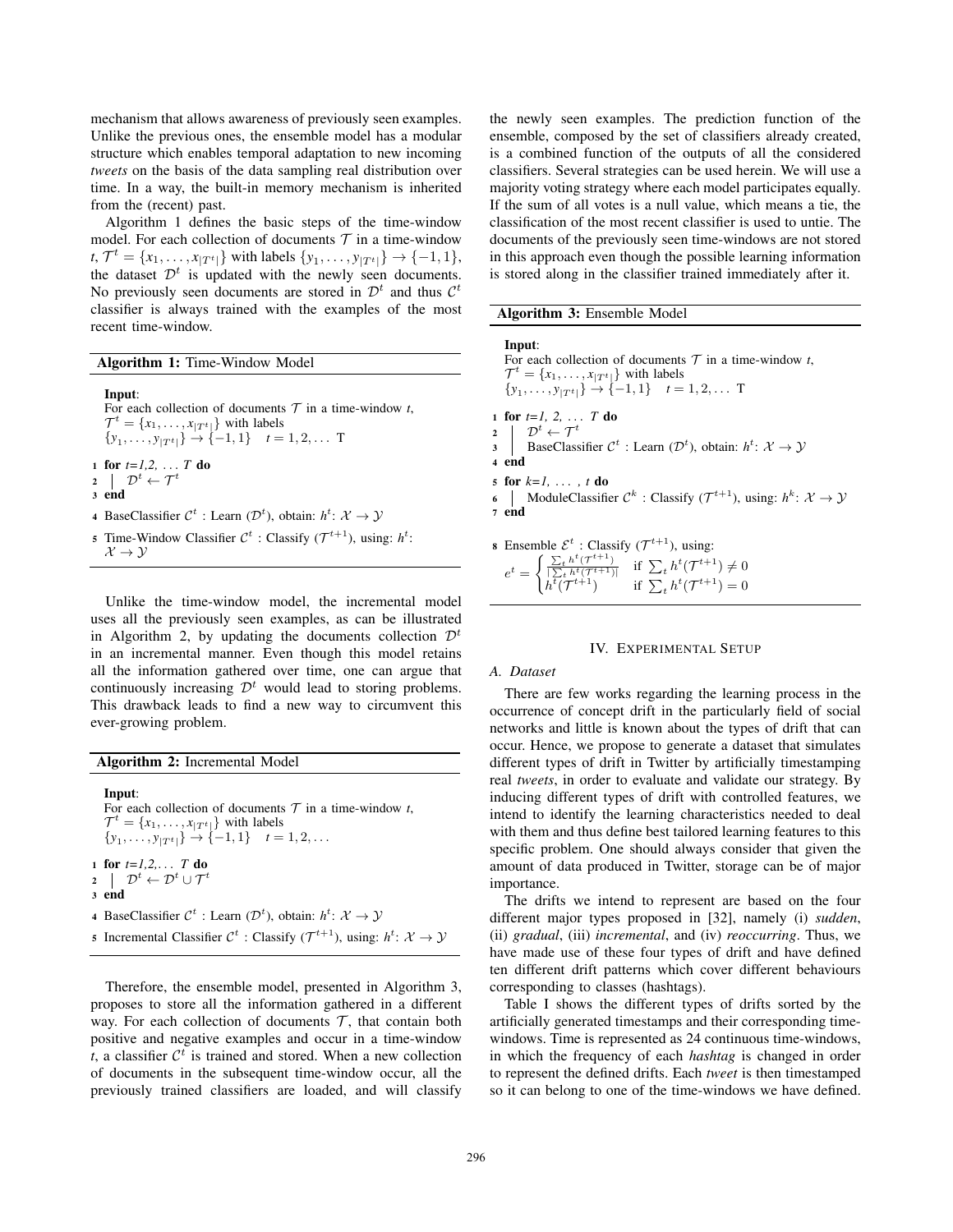| <b>Timewindow</b> | Sudden#1       | Sudden#2 | Gradual#1       | Gradual#2       | Incremental#1   | Incremental#2 | Reoccuring      | Regular#1       | Regular#2       | Regular#3       |
|-------------------|----------------|----------|-----------------|-----------------|-----------------|---------------|-----------------|-----------------|-----------------|-----------------|
|                   | 0              | $\Omega$ | $\Omega$        | 60              |                 | 60            | 0               | 20              | 50              | 20              |
|                   |                |          | 10              | 60              |                 | 60            |                 | 20              | 50              | 50              |
|                   |                | 0        | 10              | $\mathbf{0}$    |                 | 60            | 0               | 20              | 50              | 20              |
|                   | $\Omega$       | $\Omega$ | $\Omega$        | $\Omega$        | 0               | 60            | $\Omega$        | 20              | 50              | 50              |
|                   |                | 50       | 0               | 50              |                 | 60            | 0               | 20              | 50              | 20              |
|                   |                | 50       | 20              | 50              |                 | 56            | 50              | 20              | 50              | 50              |
|                   | $\Omega$       | 50       | 20              | $\Omega$        | 8               | 52            | 50              | 20              | 50              | 20              |
|                   |                | 50       | 0               | 0               | 12              | 48            | 50              | 20              | 50              | 50              |
|                   |                | 50       | 0               | 40              | 16              | 44            | 0               | 20              | 50              | 20              |
| 10                | $\overline{0}$ | 50       | 30              | 40              | 20              | 40            | $\overline{0}$  | 20              | 50              | 50              |
|                   |                |          | 30              | 0               | 24              | 36            |                 | 20              | 50              | 20              |
| 12                |                | 0        | $\mathbf{0}$    | 0               | 28              | 32            | 0               | 20              | 50              | 50              |
| 13                | $\Omega$       | $\Omega$ | $\mathbf{0}$    | 30              | $\overline{32}$ | 28            | $\mathbf{0}$    | 20              | 50              | 20              |
| 14                | 0              |          | 40              | 30              | 36              | 24            | 50              | 20              | 50              | 50              |
| 15                | 50             | $\Omega$ | 40              | $\Omega$        | 40              | 20            | 50              | 20              | 50              | 20              |
| 16                | 50             | $\Omega$ | $\Omega$        | $\Omega$        | 44              | 16            | 50              | 20              | 50              | 50              |
| 17                | 50             |          | 0               | 20              | 48              | 12            | 0               | 20              | 50              | 20              |
| 18                |                | 0        | 50              | 20              | 52              | 8             | 0               | 20              | 50              | 50              |
| 19                | $\overline{0}$ | $\Omega$ | $\overline{50}$ | $\overline{0}$  | 56              |               | $\overline{0}$  | 20              | 50              | $\overline{20}$ |
| 20                |                |          | 0               | $\Omega$        | 60              |               |                 | 20              | 50              | 50              |
| 21                |                | 0        | 0               | 10              | 60              | 0             |                 | 20              | 50              | 20              |
| $\overline{22}$   | $\Omega$       | $\Omega$ | 60              | $\overline{10}$ | 60              | 0             | $\overline{50}$ | $\overline{20}$ | $\overline{50}$ | $\overline{50}$ |
| 23                |                |          | 60              | 0               | 60              |               | 50              | 20              | 50              | 20              |
| 24                |                | 0        | $\Omega$        | 0               | 60              | 0             | 50              | 20              | 50              | 50              |
| Total:            | 150            | 300      | 420             | 420             | 720             | 720           | 450             | 480             | 1200            | 840             |

Table I

FREQUENCY OF HASHTAGS OVER TIME.

Table I also represents the frequency we have defined for each *hashtag* over time.

Analysing Table I, one can also notice that there are 2 instances of sudden, gradual and incremental drifts, 1 instance of a reoccurring drift and 3 with *regular* feeds. For instance, in the reoccurring drift we introduce 50 *tweets* in timewindows 6, 7, and 8 and later in time-windows 14, 15, and 16. Regularity is represented here to show *tweets* that occur in a continuous frequency, i.e. without drift.

Hence, the main idea is to represent drift in the Twitter message classification. Since a Twitter labelled dataset is missing so far, we use the *hashtags* enclosed in the message as the message classification, as previously introduced by the authors in [19].

In order to accomplish this purpose, we start by defining 10 different *hashtags*, one for each defined drift, representing different concepts and hence different classes, such as *realmadrid* and *literature*. By trying to use mutually exclusive concepts we intend to avoid misleading the classifier, since two different *tweets* may represent the same concept. Table II shows the chosen *hashtags* and the corresponding drift.

The Twitter API (https://dev.Twitter.com) was then used to request public *tweets* that contain the defined *hashtags*. The requests have been made between 19 October 2013 and 31 October 2013 and *tweets* were only considered if the user language was defined as English. We have requested more than 10.000 *tweets*, even though some of them were discarded, like for instance those *tweets* containing no message content besides the *hashtag*.

## *B. Representation and Pre-processing*

A *tweet* is represented as a vector space model, also known as *Bag of Words*. The collection of features is built as the dictionary of unique terms present in the documents collections. Each tweet of the document collection is indexed with the *bag* of the terms occurring in it, i.e., a vector with



CORRESPONDENCE BETWEEN TYPE OF DRIFT AND HASHTAG.

one element for each term occurring in the whole collection. The *hashtag* was removed from the message content in order to be exclusively used as the document label.

High dimensional space can cause computational problems in text-classification problems where a vector with one element for each occurring term in the whole connection is used to represent a document. Also, over-fitting can easily occur which can prevent the classifier to generalize and thus the prediction ability becomes poor. Pre-processing methods were applied in order to reduce feature space. These techniques, besides reducing the document size, prevent the mislead classification as some words, such as articles, prepositions and conjunctions, are non-informative words. These words, called *stopwords*, occur more frequently than informative ones. *Stopword removal* was then applied, preventing those non informative words from misleading the classification.

*Stemming* method was also applied. This method consists in removing case and inflection information of each word, reducing it to the word stem. Stemming does not alter significantly the information included, but it does avoid feature expansion.

## *C. Learning and Evaluation*

The evaluation of our approach was done by the previously described dataset and using the Support Vector Machine (SVM). SVM constitute currently the best of breed kernel-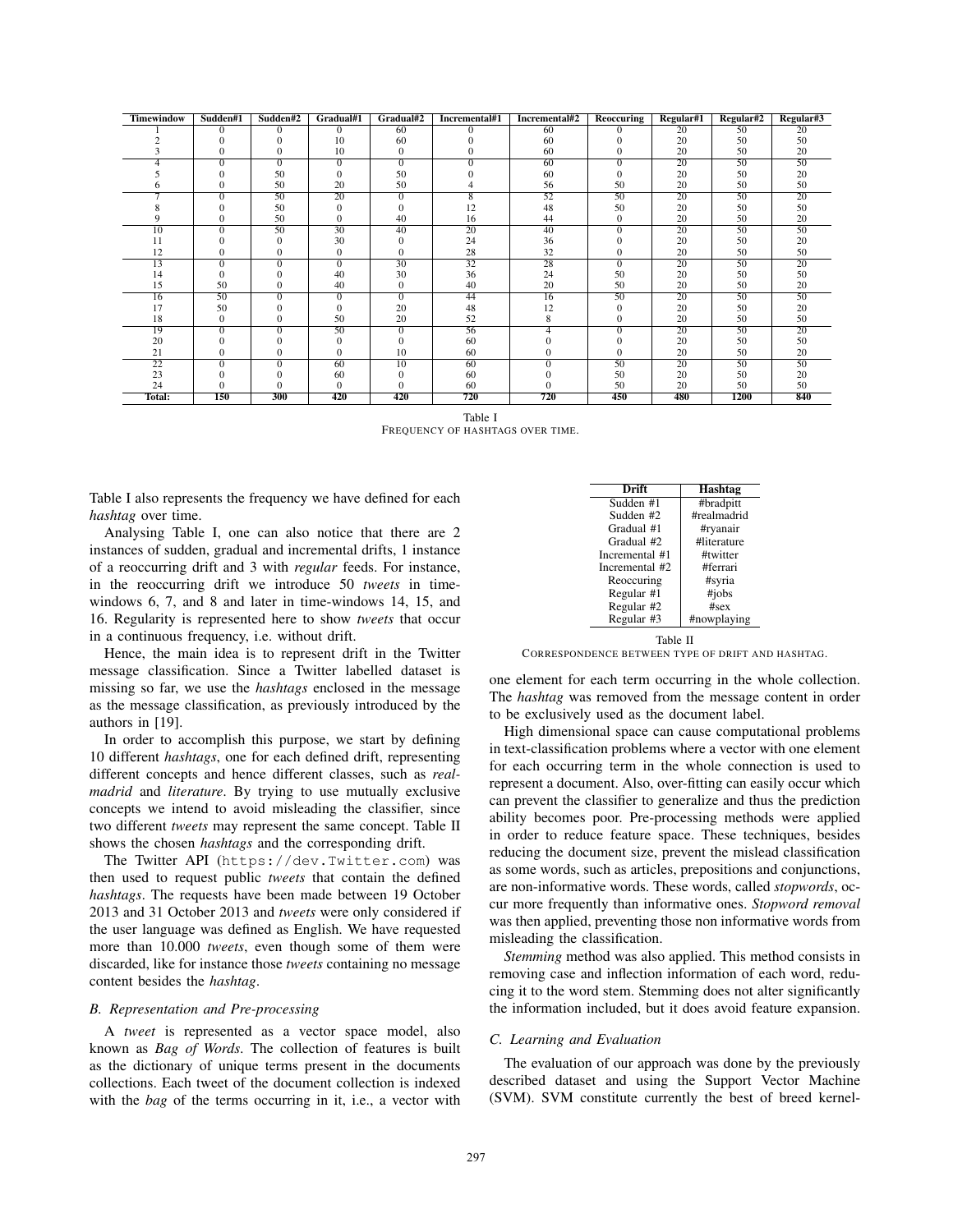|                | Time-window | Ensemble | <b>Incremental</b> |
|----------------|-------------|----------|--------------------|
| Sudden #1      | 55.93%      | 58.42%   | 54.85%             |
| Sudden #2      | 60.22%      | 80.12%   | 88.84%             |
| Gradual #1     | 49.88%      | 40.45%   | 65.21%             |
| Gradual #2     | 45.08%      | 74.53%   | 82.41%             |
| Incremental #1 | 41.41%      | 30.69%   | 60.35%             |
| Incremental #2 | 52.01%      | 61.72%   | 79.45%             |
| Reoccurring    | 73.59%      | 82.92%   | 89.74%             |
| Regular #1     | 55.78%      | 55.53%   | 84.44%             |
| Regular #2     | 57.69%      | 88.05%   | 93.23%             |
| Regular #3     | 23.71%      | 30.65%   | 65.35%             |
| Average:       | 51.53%      | 60.31%   | 76.39%             |

Table III COMPARATIVE RESULTS:  $F_1$  MEASURE

based technique, exhibiting state-of-the-art performance in text classification problems [33], [34] and was used in our experiments to construct the proposed models.

In order to evaluate the binary decision task of the proposed models we defined well-known measures based on the possible outcomes of the classification, such as, error rate  $(\frac{FP+FN}{TP+FP+TN+FN})$ , recall  $(R = \frac{TP}{TP+FN})$ , and precision  $(P = \frac{TP}{TP + FP}$ , as well as combined measures, such as, the van Rijsbergen  $F_\beta$  measure, which combines recall and precision in a single score:  $F_{\beta} = \frac{(\beta^2 + 1)P \times R}{\beta^2 P + R}$ .

 $F_\beta$  is mostly used in text classification problems with  $\beta = 1$ , i.e.  $F_1$ , an harmonic average between precision and recall.

## V. RESULTS AND DISCUSSION

In this section we evaluate the performance obtained on the Twitter data set using the three approaches described in Section III. Table III summarizes the performance results obtained by classifying the dataset, considering the  $F_1$  measure.

Analysing the table we can observe that the use of the incremental approach outperforms the overall classification of the time-window model and the ensemble model, except in the *Sudden #1* drift. In this particular drift, the ensemble model outperform the incremental model with a  $F_1$  score of 58.42% against the  $F_1$  score of 54.85%. Nevertheless, this is the only drift in which this occurs, which seems to be explained by being a fast occurring sudden drift, as it appears and disappears rapidly, differently from the *Sudden #2* that occurs during a longer period. The incremental model, by having a much broad view of the whole time collection, fails to identify smaller and faster occurring drifts. In this particular case, a model with less memory can be appropriate as there is no gain in retaining the information about this drift.

When considering the average of the  $F_1$  score, the timewindow model scores 51.53%, it is outperformed by the ensemble model with 60.31% and finally by the incremental model with a  $F_1$  score of 76.39%. The obtained results were expected as the incremental model decides with the knowledge of the whole collection previously seen, differently from the time-window model and even the ensemble model. One can argue that the ensemble model, by using the time-window models created in each time-window, could still have the information of the previously seen examples, however, as the decision is combined, errors can also arise as all the models previously created contribute to the decision and can induce errors in the final decision.

It is also important to note that the ensemble model performs better than the time-window in the majority of drifts, nevertheless, in the drift *Gradual #1* and in the drift *Incremental #1*, the ensemble scores 40.45% against 49.88% and 30.69% against 41.41%, respectively, which are significant results. These drifts have the particularity of being the only ones that increase their frequency over time, which seem to denote that there is a relation between their nature and the performance obtained by the ensemble model. The explanation for this phenomenon is that in the first occurring time-windows, considering the time line, the time-window models that are created to compose the ensemble tend to fail, as they have not seen enough positive examples. In the last time-windows they contribute equally to the output of the ensemble and influence in a negative way the classification provided by the ensemble. This does not occur with a decreasing frequency drifts because when the models that have seen less positive examples start to participate in the ensemble decision, the examples they have to identify are less (as the frequency is decreasing) and thus the ensemble fails in a smaller proportion. This also seems to denote that the ensemble model tends to take more time to adapt to a changing environment.

Besides the mentioned drifts, in *Regular #1* the ensemble model is also outperformed by the time-window model, but in this case with less significant results, 55.53% against 55.78%. We believe that this is related to the tie mechanism, as the examples miss classified are just a few (when comparing with the time-window model) and are those in which there was a tie and the last model, that is called to untie, fails the decision. Finally it seemed strange in a first glance that *Regular #3* had such a bad performance, specially when compared with a pronounced drift. The results might be explained by the *hashtag* we choose to represent it, *#nowplaying*. This *hashtag* is commonly used to refer the songs that users are playing in their computers or mobile devices, usually just posting the song name and the corresponding artist. Considering the spectrum of musics and artists we suspect that the diversity of those *tweets*, along with its short encoding, compromises the performance of the classifier. One can also notice that *Regular #1* with the *hashtag #jobs* could suffer from the same characteristics, still, in this particular case, *tweets* have linking words like hiring, recruiting or opportunity that might be informative of the tweet content.

## VI. CONCLUSIONS

In this paper we have presented a threefold approach to learn in the presence of concept drift in Twitter streams. Three different models were proposed: a time-window model, an ensemble based model and an incremental model. We have also simulated different types of drift by artificially timestamping real *tweets* to evaluate and validate our strategy.

The results obtained revealed the usefulness is using different strategies in the awareness of different kinds of drift. More precisely, we have identified that the same learning model performs equally with drifts of the same nature, and that for instance in the case of a decreasing frequency drift, which means a concept that tends to disappear, it is better to use a